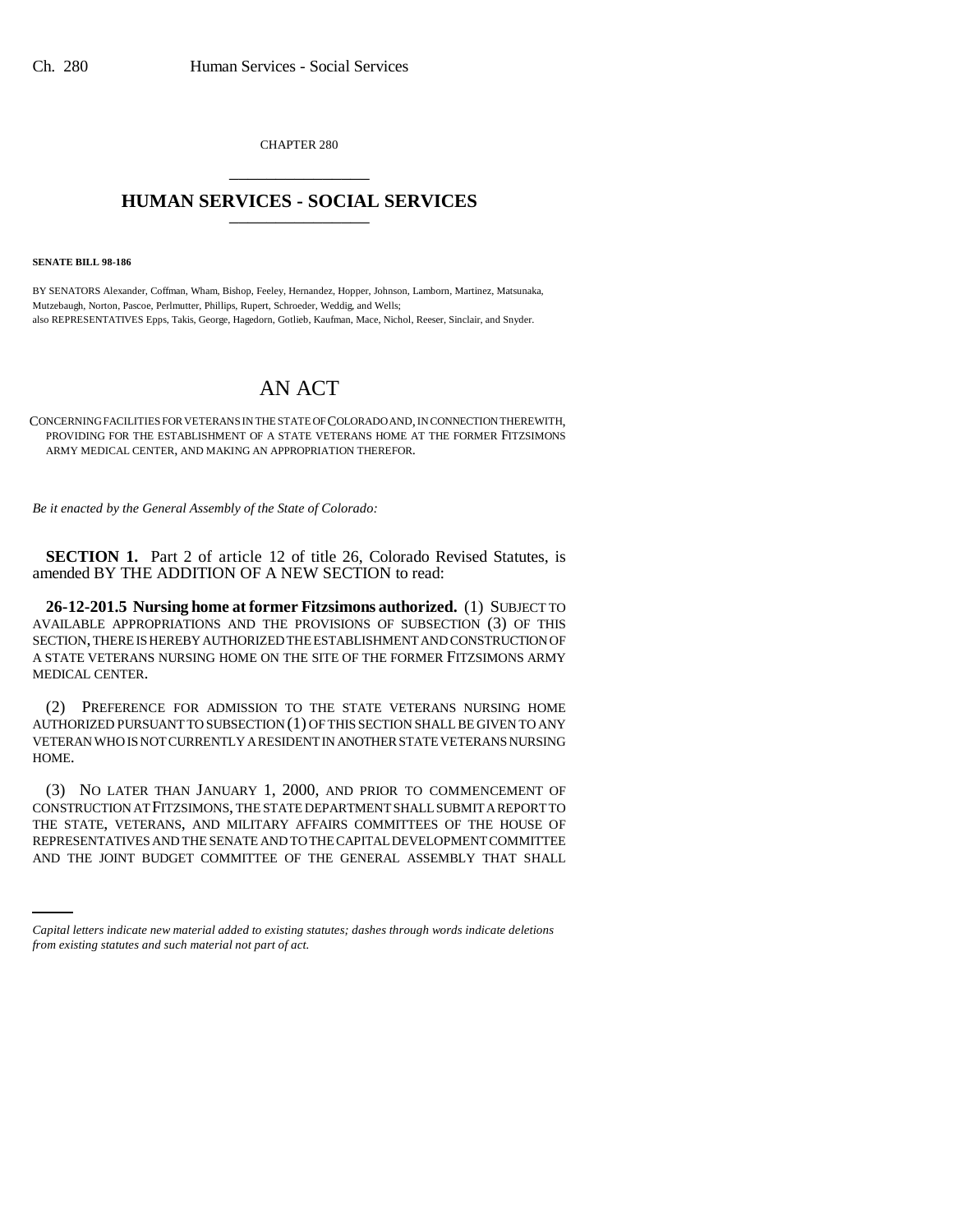ADDRESS THE FOLLOWING ISSUES:

(a) THE PROJECTED INCREASED NEED FOR VETERANS BEDS IN THE DENVER METROPOLITAN AREA;

(b) THE IMPACT OR BENEFITS THAT A FACILITY IN THE DENVER METROPOLITAN AREA WOULD HAVE IN TERMS OF ENHANCING AND CONTINUING SUPPORT FOR VETERANS AND THEIR FAMILIES;

(c) THE IMPACT, IF ANY, THAT THE FACILITY AUTHORIZED PURSUANT TO SUBSECTION (1) OF THIS SECTION WOULD HAVE UPON EXISTING STATE VETERANS NURSING HOMES AND ANY RECOMMENDATIONS FOR WAYS TO MITIGATE ANY ADVERSE IMPACT THE FACILITY WOULD HAVE UPON SUCH EXISTING STATE VETERANS NURSING HOMES;

(d) THE EFFORTS OF THE STATE DEPARTMENT TO IDENTIFY AND EVALUATE AN EXISTING NURSING FACILITY WITHIN THE DENVER METROPOLITAN AREA THAT WOULD BE SUITABLE TO BE LEASED OR PURCHASED SUCH THAT THE FACILITY MEETS OR CAN BE RENOVATED TO MEET U.S. DEPARTMENT OF VETERANS AFFAIRS NURSING FACILITY STANDARDS. THE EVALUATION SHALL INCLUDE A REVIEW OF SPACE REQUIREMENTS AS WELL AS A DETERMINATION OF THE STAFF EFFICIENCY AND COST-EFFECTIVENESS OF OPERATING THE EXISTING NURSING FACILITY.

(e) OPPORTUNITIES AND BENEFITS OF CONTRACTING WITH OTHER PRIVATE OR PUBLIC ENTITIES FOR ALL OR PART OF THE OPERATION AND MANAGEMENT OF THE FACILITY AUTHORIZED PURSUANT TO SUBSECTION (1) OF THIS SECTION.

(4) PRIOR TO OBTAINING A CONSTRUCTION GRANT FROM THE FEDERAL DEPARTMENT OF VETERANS AFFAIRS AND IN CONJUNCTION WITH THE REPORT REQUIRED PURSUANT TO SUBSECTION (3) OF THIS SECTION, THE STATE DEPARTMENT SHALL PRESENT A BUSINESS PLAN TO THE STATE, VETERANS, AND MILITARY AFFAIRS COMMITTEES OF THE HOUSE OF REPRESENTATIVES AND THE SENATE, THE CAPITAL DEVELOPMENT COMMITTEE, AND THE JOINT BUDGET COMMITTEE OF THE GENERAL ASSEMBLY THAT IDENTIFIES POTENTIAL ALTERNATIVE SOURCES OF FUNDING THE REMAINING CONSTRUCTION COSTS, AS WELL AS START-UP COSTS NECESSARY FOR THE INITIAL OPERATION OF THE FACILITY.

(5) SUBJECT TO THE PROVISIONS OF SUBSECTION (3) OF THIS SECTION, CONSTRUCTION OF THE FACILITY AUTHORIZED PURSUANT TO SUBSECTION (1) OF THIS SECTION SHALL BEGIN NO LATER THAN OCTOBER 1, 2001, OR UPON RECEIPT OF THE FEDERAL FUNDING FOR SUCH CONSTRUCTION.

(6) THE STATE DEPARTMENT SHALL NOT BE AUTHORIZED TO USE ANY GENERAL FUNDS TO COVER ANY OPERATIONAL SHORTFALL INCURRED BY THE FACILITY AFTER ITS CONSTRUCTION AND BEFORE IT BEGINS TO GENERATE REVENUES SUFFICIENT TO COVER ITS OPERATIONAL EXPENSES.

**SECTION 2.** 24-75-302 (2) (k), Colorado Revised Statutes, is amended to read:

**24-75-302. Capital construction fund - capital assessment fees - calculation.** (2) As of July 1, 1988, and July 1 of each year thereafter through July 1, 2001, a